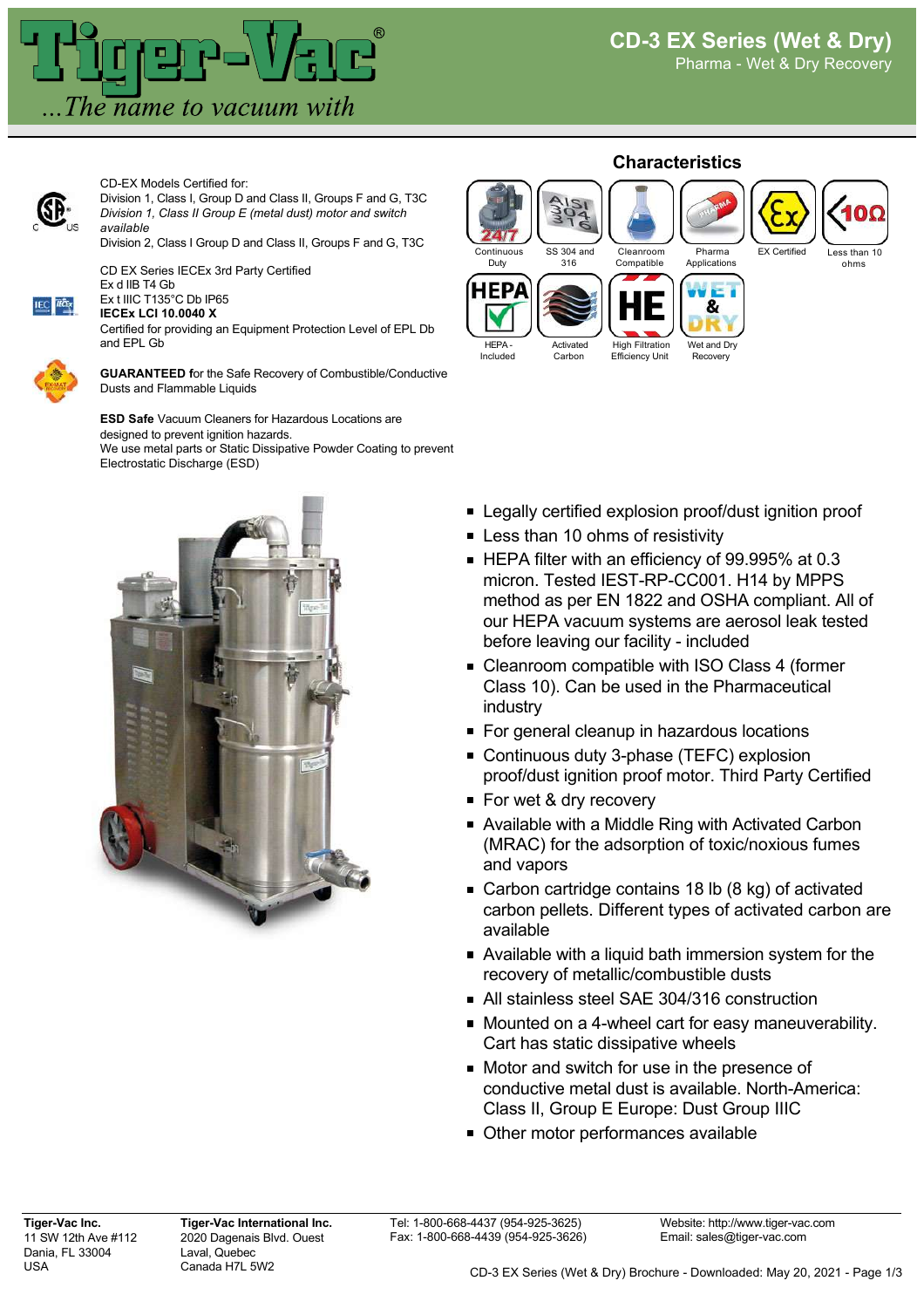## **Specifications**

| CD-3 EX                                             |                       |                         |                         |                         |                         |                         |
|-----------------------------------------------------|-----------------------|-------------------------|-------------------------|-------------------------|-------------------------|-------------------------|
| <b>Series (Wet &amp;</b>                            | 110972A1              | 110972A2                | 110972A5                | 110980A1                | 110980A2                | 110980A5                |
| Dry)                                                | CD-3 EX HEPA (W       | CD-3 EX HEPA (W         | CD-3 EX HEPA (W         | CD-3 EX HEPA            | CD-3 EX HEPA            | CD-3 EX HEPA            |
| <b>Model Name</b>                                   | & D)                  | & D)                    | & D)                    | (MRAC)                  | (MRAC)                  | (MRAC)                  |
| <b>Type</b><br>(Powerhead)                          | Electric              | Electric                | Electric                | Electric                | Electric                | Electric                |
| <b>TEFC Motor</b>                                   | Yes                   | Yes                     | Yes                     | Yes                     | Yes                     | Yes                     |
| <b>Voltage</b>                                      | 460 V                 | 230 V                   | 575 V                   | 460 V                   | 230 V                   | 575 V                   |
| <b>Hertz</b>                                        | 60 Hz                 | 60 Hz                   | 60 Hz                   | 60 Hz                   | 60 Hz                   | 60 Hz                   |
| <b>Phase</b>                                        | Three                 | Three                   | Three                   | Three                   | Three                   | Three                   |
| Wattage                                             | 1480 W                | 1480 W                  | 1480W                   | 1480 W                  | 1480 W                  | 1480 W                  |
| <b>Power</b>                                        | 2 HP                  | $2$ HP                  | 2 HP                    | 2 HP                    | 2 HP                    | $2$ HP                  |
| <b>Amperage</b>                                     | 2.6A                  | 5.2A                    | 2.1A                    | 2.6A                    | 5.2A                    | 2.1A                    |
| <b>Air Flow</b>                                     | <b>158 CFM</b>        | <b>158 CFM</b>          | <b>158 CFM</b>          | <b>158 CFM</b>          | <b>158 CFM</b>          | <b>158 CFM</b>          |
| <b>Vacuum</b><br>Pressure                           | 130 " $H_2$ 0         | 130 " $H20$             | 130 " $H_2$ 0           | 130 " $H_2$ 0           | 130 " $H_2$ 0           | 130 " $H20$             |
| <b>VRV Setting</b>                                  | $80$ " $H20$          | $80$ " H <sub>2</sub> 0 | $80$ " H <sub>2</sub> 0 | $80$ " H <sub>2</sub> 0 | $80$ " H <sub>2</sub> 0 | $80$ " H <sub>2</sub> 0 |
| <b>Sound Level</b>                                  | 82 dB(A)              | 82 dB(A)                | 82 dB(A)                | 82 dB(A)                | 82 dB(A)                | 82 dB(A)                |
| <b>Plug Type</b>                                    | Not Included          | Not Included            | Not Included            | Not Included            | Not Included            | Not Included            |
| <b>Suction Inlet</b>                                | 2"                    | 2"                      | 2"                      | 2"                      | 2"                      | 2"                      |
| <b>Cart Type</b>                                    | Carriage Base<br>(CB) | Carriage Base<br>(CB)   | Carriage Base<br>(CB)   | Carriage Base<br>(CB)   | Carriage Base<br>(CB)   | Carriage Base<br>(CB)   |
| <b>Filter Cleaning</b>                              | None                  | None                    | None                    | None                    | None                    | None                    |
| <b>Dry Recovery</b><br>- Tank                       | 15 Gal                | 15 Gal                  | 15 Gal                  | 15 Gal                  | 15 Gal                  | 15 Gal                  |
| <b>Liquid</b><br><b>Recovery</b><br><b>Capacity</b> | 17 gal.               | 17 gal.                 | 17 gal.                 | 17 gal.                 | 17 gal.                 | 17 gal.                 |
| Length                                              | 43.5"                 | 43.5"                   | 43.5"                   | 48"                     | 43.5"                   | 43.5"                   |
| <b>Width</b>                                        | 20"                   | 20"                     | 20"                     | 20"                     | 20"                     | 20"                     |
| <b>Height</b>                                       | 51.5"                 | 51.5"                   | 51.5"                   | 62"                     | 51.5"                   | 51.5"                   |
| Weight<br>(Vacuum<br>Only)                          | 353 lb.               | 353 lb.                 | 353 lb.                 | 321 lb.                 | 353 lb.                 | 353 lb.                 |
| <b>Cord Length</b>                                  | 50 ft.                | 50 ft.                  | 50 ft.                  | 50 ft.                  | 50 ft.                  | 50 ft.                  |

Please note that specifications are subject to change without notice